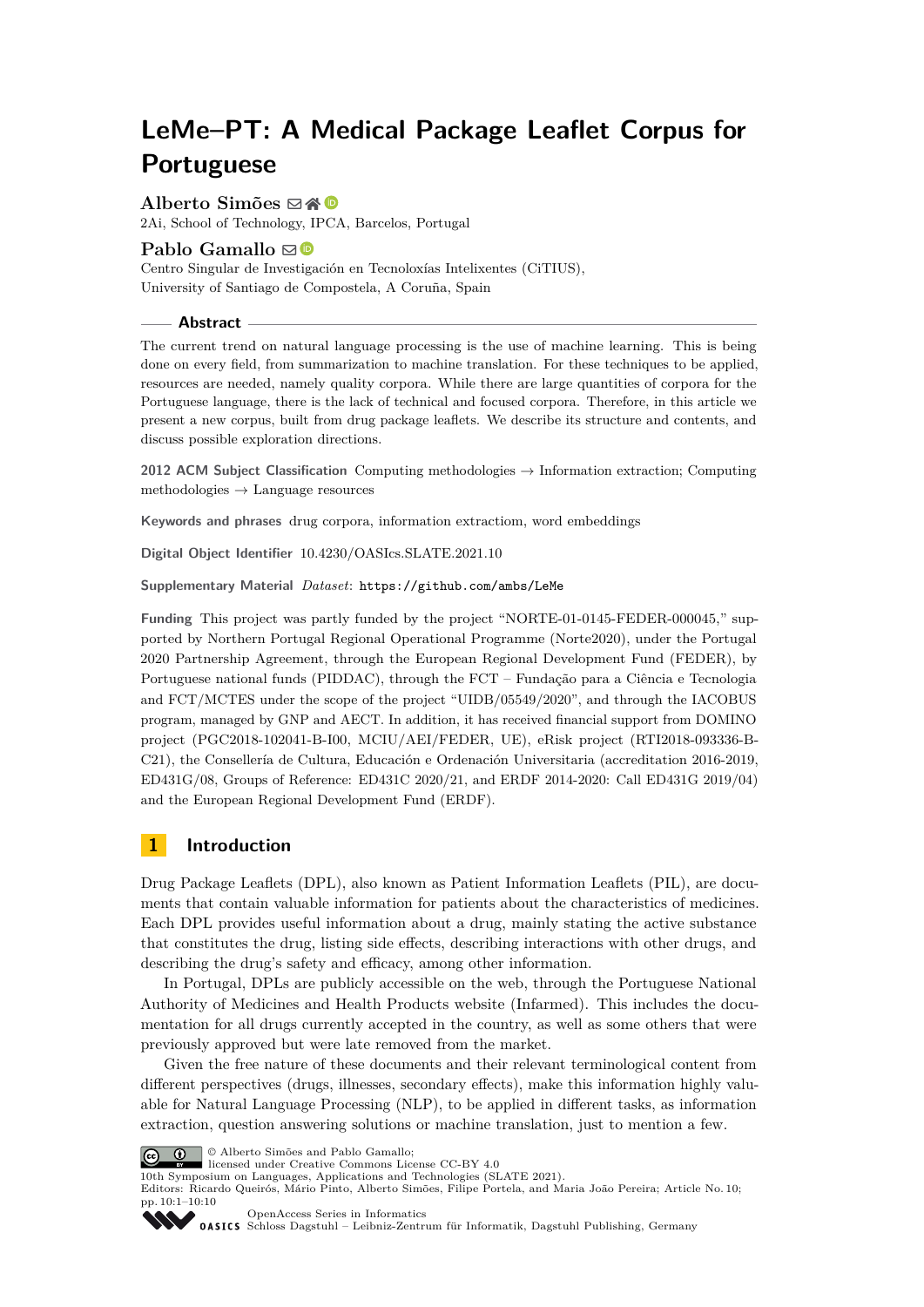### **10:2 LeMe–PT: A Medical Package Leaflet Corpus for Portuguese**

This contribution describes the creation of the LeMe–PT Corpus (Leaflets of Medicines), a corpus comprising more than a thousand of DPLs, and a set of experiments, including relation extraction and word similarity, performed to evaluate the relevancy of the corpus contents. In the next section related projects and works are introduced. Section [3](#page-2-0) describes the corpus construction and its contents, and Section [4](#page-3-0) presents some experiments for information extraction, and word embeddings creation and validation. Finally, we conclude with some future directions for the corpus use.

## **2 Similar Resources**

In this section, we focus on describing some related work, including both other works where DPLs were used for corpus building, as well as other medical corpora, that were used for linguistic analysis and information extraction.

The EasyLecto system [\[17\]](#page-8-0) aims to simplify DPLs by replacing the technical terms describing adverse drug reactions with synonyms that are easier to understand for the patients. EasyLecto simplifies the text of DPLs so as to improve their readability and understandability, and thereby allowing patients to use medicines correctly, increasing, therefore, their safety. This work is based in the Spanish version of the MedLinePlus Corpus.[1](#page-1-0) The authors designed a web crawler to scrape and download all pages of the MedLinePlus web containing information on drugs and related diseases and, finally, stored the content into JavaScript Object Notation (JSON) documents. In order to evaluate the quality of their system, 306 DPLs were selected and manually annotated with all adverse drug reactions appearing in each document. The main problem of this approach is that it relies on external terminologies to provide synonyms. To overcome this limitation, the same authors described a new method in a more recent work [\[16\]](#page-8-1), based on word embedding, to identify the more colloquial synonym for a technical term.

A similar work on readability of DPLs was previously reported [\[10\]](#page-8-2). In this work, the authors built a medical thesaurus of technical terms appearing in these documents, aligning them with a colloquial equivalent, easier to understand for the patients, in order to substitute the technical names by their colloquial equivalents, and making the DPLs easier to read and understand.

There are also corpus-based studies focused on the analysis of linguistic phenomena in DPLs. In [\[22\]](#page-9-0), the author aimed at identifying keywords and frequent word sequences (recurrent *n*-grams) that are typical of this type of text. It was used a corpus with 463 DPLs and 146 summaries of drug characteristics written in English. Similar corpus-driven studies for Polish [\[23\]](#page-9-1) and Russian [\[24\]](#page-9-2) were reported. In [\[14\]](#page-8-3), the building of a corpus comprised of medicine package leaflets medicines is described as well as its use as a teaching resource for Spanish–French translation in the medical domain.

There is very little literature on information extraction from DPLs, [\[1\]](#page-7-0) is a Master's thesis work that describes a system to automatically extract entities and their relationships from Portuguese leaflets, with the aim to get information on dosage, adverse reactions, and so on. This work applies Named Entity Recognition (NER) and Relation Extraction (RE) techniques on text, to populate a medical ontology. Unfortunately, neither the corpus, software or the extraction results are freely available.

<span id="page-1-0"></span> $1$  See <https://www.nlm.nih.gov/medlineplus/spanish/>.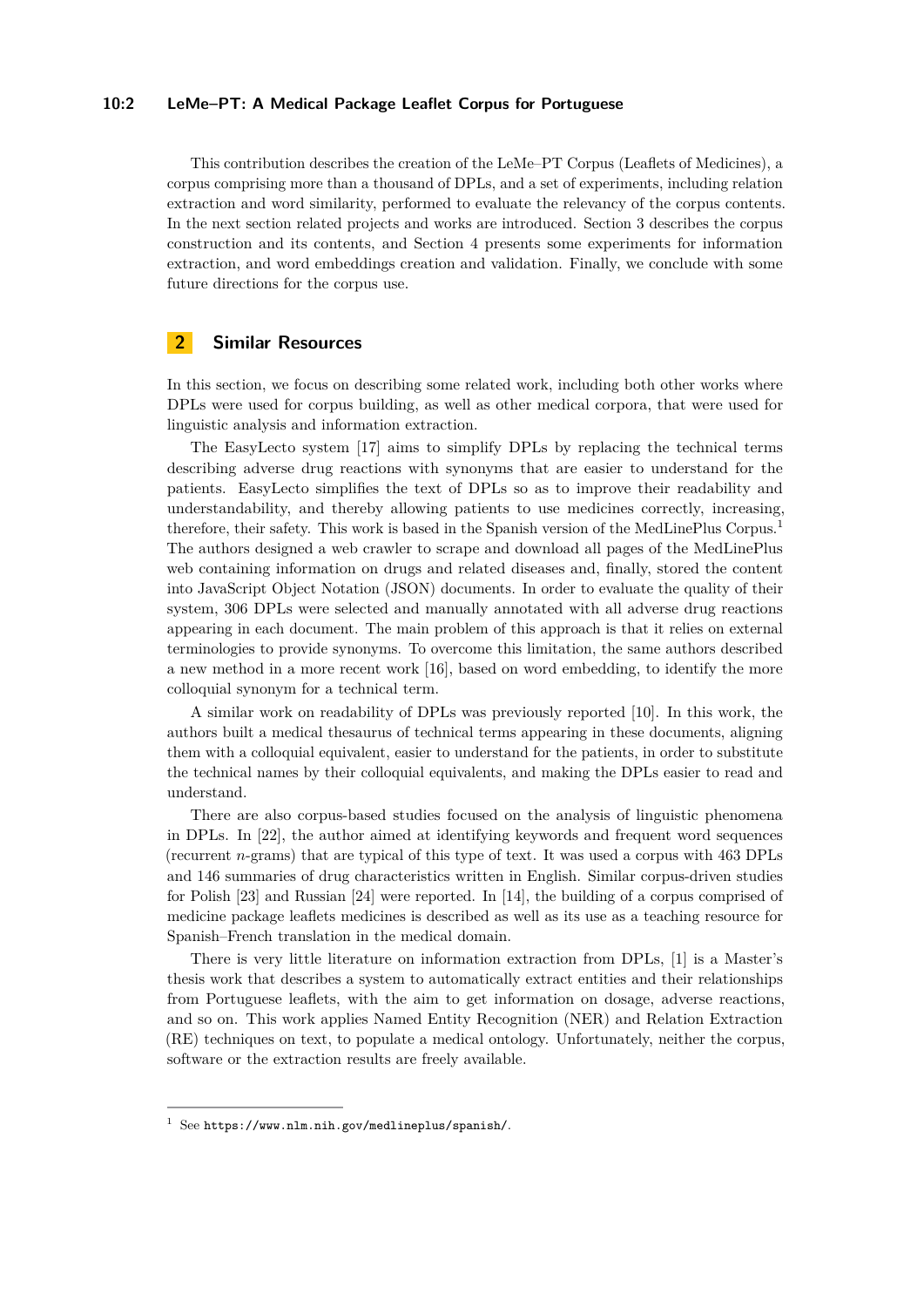We should also highlight works on information extraction from medical corpora, not necessarily from DPLs. In [\[15\]](#page-8-4) the authors describe a method to extract adverse drug reactions and drug indications in Spanish from social media (online Spanish health-forum), in order to build a database with this kind of information. The authors claim that health-related social media might be an interesting source of data to find new adverse drug reactions.

Still in Spanish, [\[21\]](#page-9-3) aims to develop tools and resources for the analysis of medical reports and the extraction of information (entities and terms) from clinical documents. Regarding semantic information, the work reported in [\[19\]](#page-9-4) describes the steps to create in-domain medical word embeddings for the Spanish using FastText and both the ScioELO database and Wikipedia Health as source of information [\[12\]](#page-8-5).

For Portuguese, there is work on extracting information from medical reports [\[3\]](#page-7-1). The main issue with this kind of system is the availability of such corpora, as the data protections laws require the anonymization of the documents and, even after that process, hospitals would not allow the public release of such a corpus.

Finally, we should point out that there are very few corpora based on compiling leaflets which are available for free exploitation. One of the few examples is the Patient Information Leaflet (PIL) corpus, which consists of 471 English documents in Microsoft Word and HTML  $formats<sup>2</sup>$  $formats<sup>2</sup>$  $formats<sup>2</sup>$ .

In Portuguese, the *Prontuário Terapêutico Online* is a website that allows several types of search on the Infarmed database of drug leaflets<sup>[3](#page-2-2)</sup>. This site also includes some extra information that is not present directly in the leaflets, but was added to help doctors on their drug prescription.

It is also relevant to mention the availability of generic medical corpora. One of the most known is the European Medicines Agency (EMA) Parallel Corpora, available from the OPUS project [\[20\]](#page-9-5). From this corpus a set of related projects were developed, as a Romanian corpus [\[8\]](#page-8-6), or the organization of information extraction tasks under the Cross Language Evaluation Forum (CLEF), as described in [\[6\]](#page-8-7) and [\[9\]](#page-8-8).

# <span id="page-2-0"></span>**3 The Corpus**

Our corpus was built with drug package leaflets obtained from the Infarmed<sup>[4](#page-2-3)</sup> website<sup>[5](#page-2-4)</sup> Given the interactive process required to download these documents, the DPLs download was performed manually, using as seed a list of drug active substances. Each active substance was searched in the website, and a random drug package was chosen (it was not given any priority to generic or original drugs). When different pharmaceutical forms were available, the less common was chosen.

On some situations, the document linked from the Infarmed website is available at the European Medicines Agency website. In these situations, the documents include a full report on the drug, performed tests, effects, and so on. At the end, in an appendix, these reports include a copy of the DPL[6](#page-2-5) . So, in these situations, the document was truncated to include only this specific appendix.

<span id="page-2-1"></span> $^2\,$  See [http://mcs.open.ac.uk/nlg/old\\_projects/pills/corpus/PIL/](http://mcs.open.ac.uk/nlg/old_projects/pills/corpus/PIL/).

<span id="page-2-2"></span><sup>3</sup> Available at <https://app10.infarmed.pt/prontuario/>.

<span id="page-2-3"></span><sup>4</sup> Infarmed, available at <http://infarmed.pt>, is the Portuguese National Authority of Medicines and Health Products.

<span id="page-2-4"></span><sup>5</sup> Note that these documents are copyrighted by the respective pharmaceutical company. We are just easing the access to these documents in a textual format.

<span id="page-2-5"></span><sup>&</sup>lt;sup>6</sup> Some of these reports include different DPLs copies, accordingly with the various drug dosages available in the market.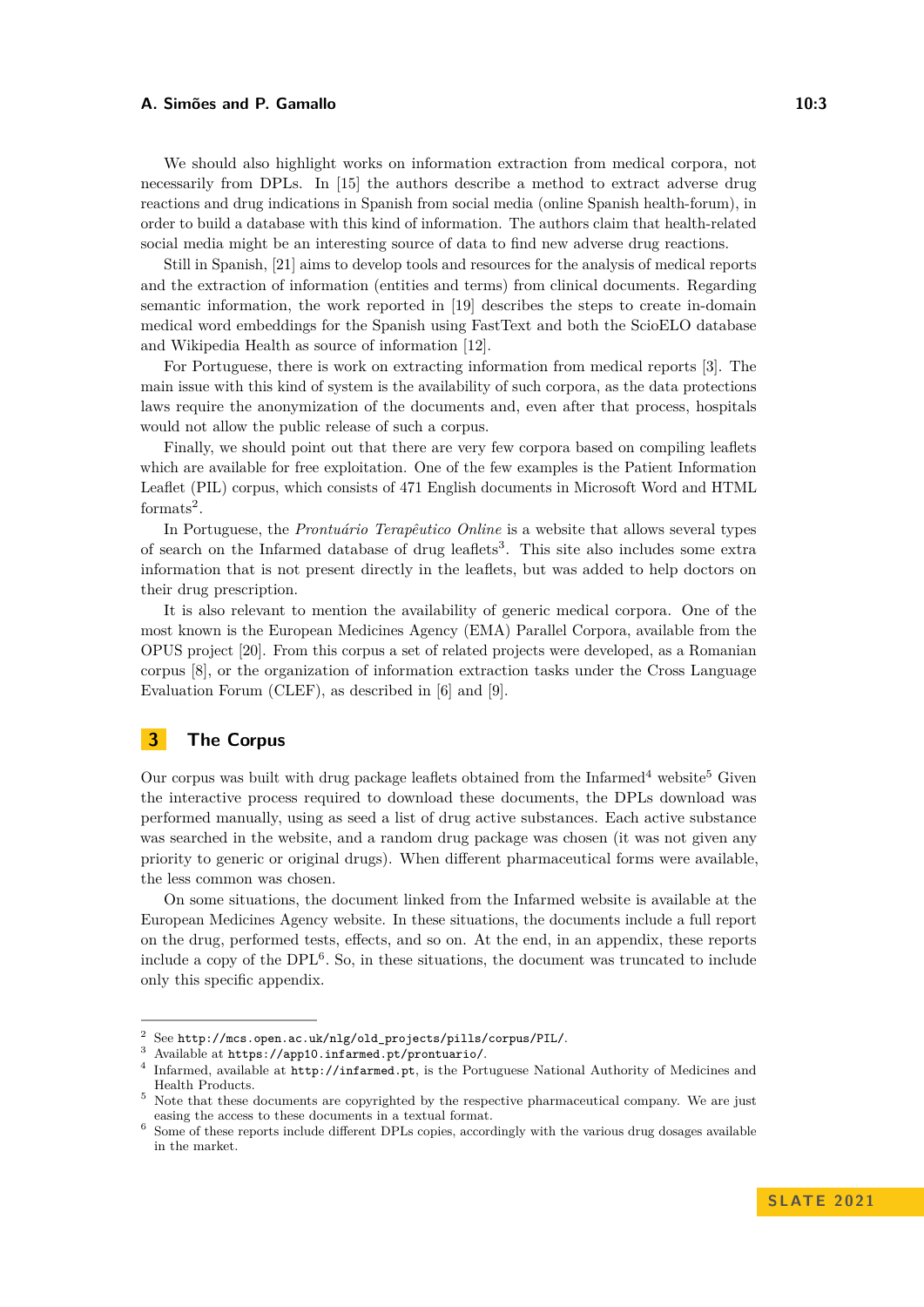#### **10:4 LeMe–PT: A Medical Package Leaflet Corpus for Portuguese**

The corpus include 1191 different package leaflets, referring to 1191 different active substances (some leaflets refer to compound active substances). The majority of these documents are divided into five to seven different sections. The most common are:

- $\blacksquare$  what is the drug application, including sometimes its type;
- $\blacksquare$  precautions the patient should take before using the drug;
- the usual dosage, depending the illness, age and other patient characteristics;  $\equiv$
- the possible secondary effects and/or interactions with other drugs;  $\overline{a}$
- how to store the package and other less relevant information.

For the documents obtained from the European Medicines Agency, they were automatically cleaned, removing the introductory report. Some still include different variants of the instructions, that will require manual cleanup. At the current version  $(v1.0)$ , the corpus comprises about 3 000 000 tokens, from which about 2 650 000 are words, accounting to over 30 000 different word forms.

The corpus is available in a text file for each specific active substance and it is minimally annotated with XML-like tags:

- Title tags, dividing the different sections of the document. Most documents include only the five or six sections. A few do not follow this specific structure, and have more than ten sections.
- Item and Sub-item tags, annotating all lists automatically detected in the document.

We intend that new versions of the corpus include further annotations, namely on illnesses, drugs, secondary effects, and other relevant information. The next section describes the first steps towards the inclusion of this kind of information in the corpus.

# <span id="page-3-0"></span>**4 Experiments**

In this section we present some experiments performed with this corpus, presenting some directions for information extraction.

## **4.1 Regular-Expression based Information Extraction**

One first experiment was performed to extract information about what is each substance. For that, the first section of each document was processed, trying to find two different kinds of relations:

Hyponymy: referring to the medicine type. Examples of detected types are presented on Table [1.](#page-4-0) This relation was obtained for 1058 different substances. The extraction of this information is performed by the use of the following regular expressions:

```
que é \setminuss+ uma? \setminuss+ (\lceil<sup>-</sup>.]+)
que é pertence.*? \s+ (?:por|d[eao]s?) \s+ ([^.]+)
```
Note that these two regular expressions are applied in context, meaning they will be only activated in the proper section of the document.

 $\blacksquare$  Condition or illness the medicine is adequate for, as shown in Table [2.](#page-4-1) This relation was obtained for 979 different substances. Follows a pair of examples of the different regular expressions used to extract this information:

```
tratamento \s+ ((?:\S + \S+)?) d[aoe]s? \s+ ([^{\frown}].+)(?:indicado|usado|utilizado) \s+ (?:para|n[ao]s?) \s+ ([^.]+)
```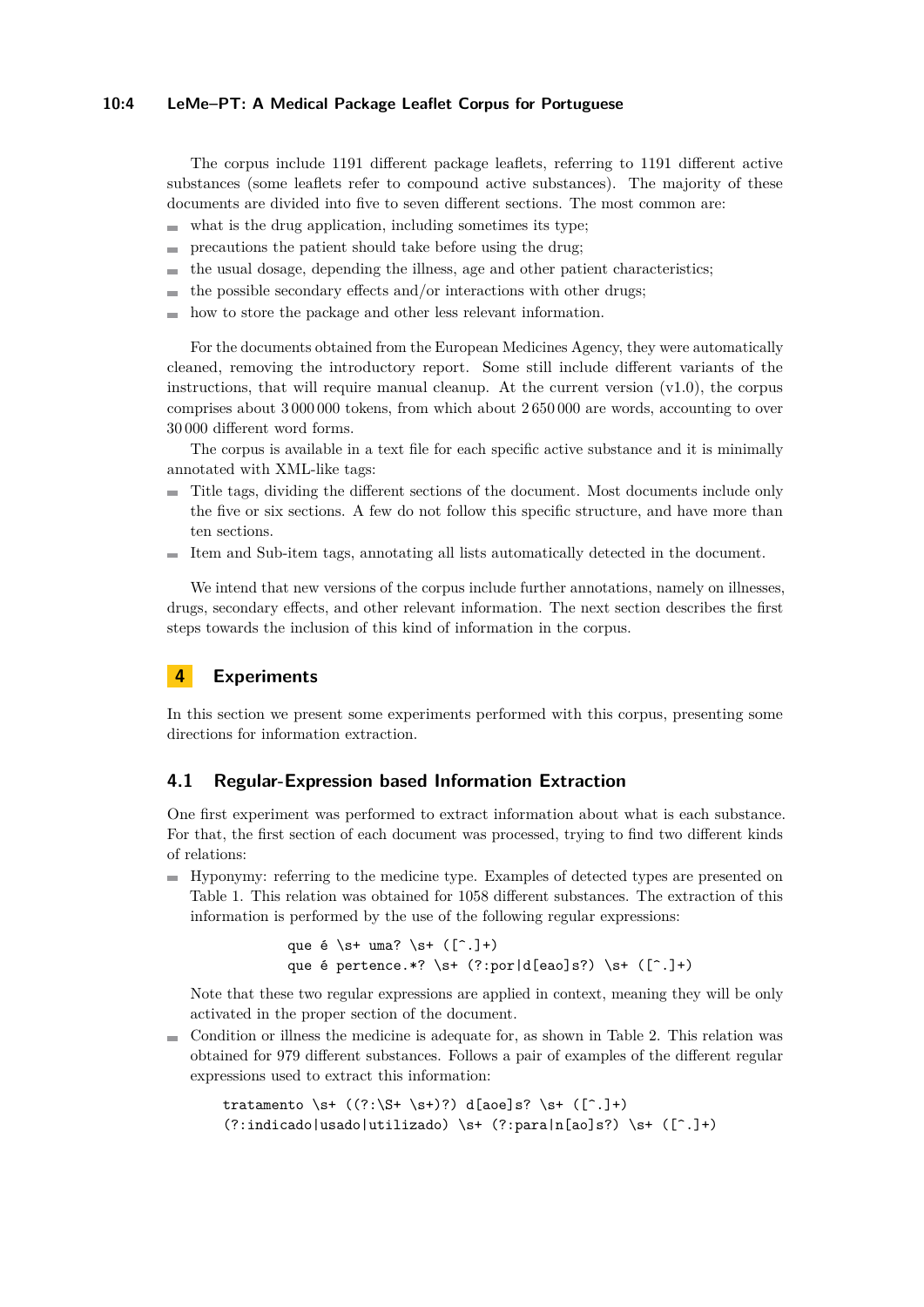These relations can be extracted with reasonable recall and high precision as the vocabulary used in this kind of document is quite controlled and the syntactic structures are recurrent. This can be comparable to the language used by lexicographers [\[18\]](#page-9-6). For instance, the relations mentioned above are extracted using six simple regular expressions. However, in some cases, this technique is extracting large sentences which should be reduced and simplified. Combining these simple text-mining techniques with some basic natural language processing techniques would allow for more compact extractions and higher quality data.

Given the amount of different possibilities to make the results better, at the current stage it was not performed any evaluation on precision or recall for these methods. Nevertheless, the manual annotation for some of these properties is planned, so that the corpus can also be used as an information retrieval test set.

<span id="page-4-0"></span>**Table 1** Examples of hyponymy relations extracted from LeMe–PT.

| zolmitriptano<br>medicamentos denominados de triptanos                                            |
|---------------------------------------------------------------------------------------------------|
| zolpidem<br>medicamento de administração oral   medicamentos ansiolíticos, sedativos e hipnóticos |
| valproato semisódico<br>anticonvulsivamente                                                       |
| valaciclovir<br>medicamentos designados de antivirais                                             |
| toxina botulínica A<br>relaxante muscular utilizado para tratar várias condições no corpo humano  |
| $transdol + descetoprofeno$<br>analgésico da classe dos anti-inflamatórios não esteróides         |
| <b>Table 2</b> Examples of conditions or illnesses extracted from LeMe–PT.                        |
| zolmitriptano<br>depressão   tratar as dores na enxagueca                                         |
| zotepina<br>esquizofrenia, que tem sintomas como ver, ouvir ou sentir coisas que não existem      |
| tansulosina<br>sintomas do trato urinário inferior causados por um aumento da próstata            |
| tapentadol                                                                                        |

<span id="page-4-1"></span>*dor crónica intensa em adultos*

 $tribenosido + lidocaina$ 

*hemorroidas externas e internas*

# **4.2 Words proximity using Word Embeddings**

Some experiments were performed using Word2Vec [\[11\]](#page-8-9). More precisely, the corpus was pre-processed with the word2phrases script [\[13\]](#page-8-10), which is shipped with the word2vec code, to create multi-word expressions and extracted word embeddings with the word2vec program, by training both a continuous bag of word model (CBOW) and a Skip-gram model, for a window size of 10 words, 15 iterations, and 300 dimension vectors.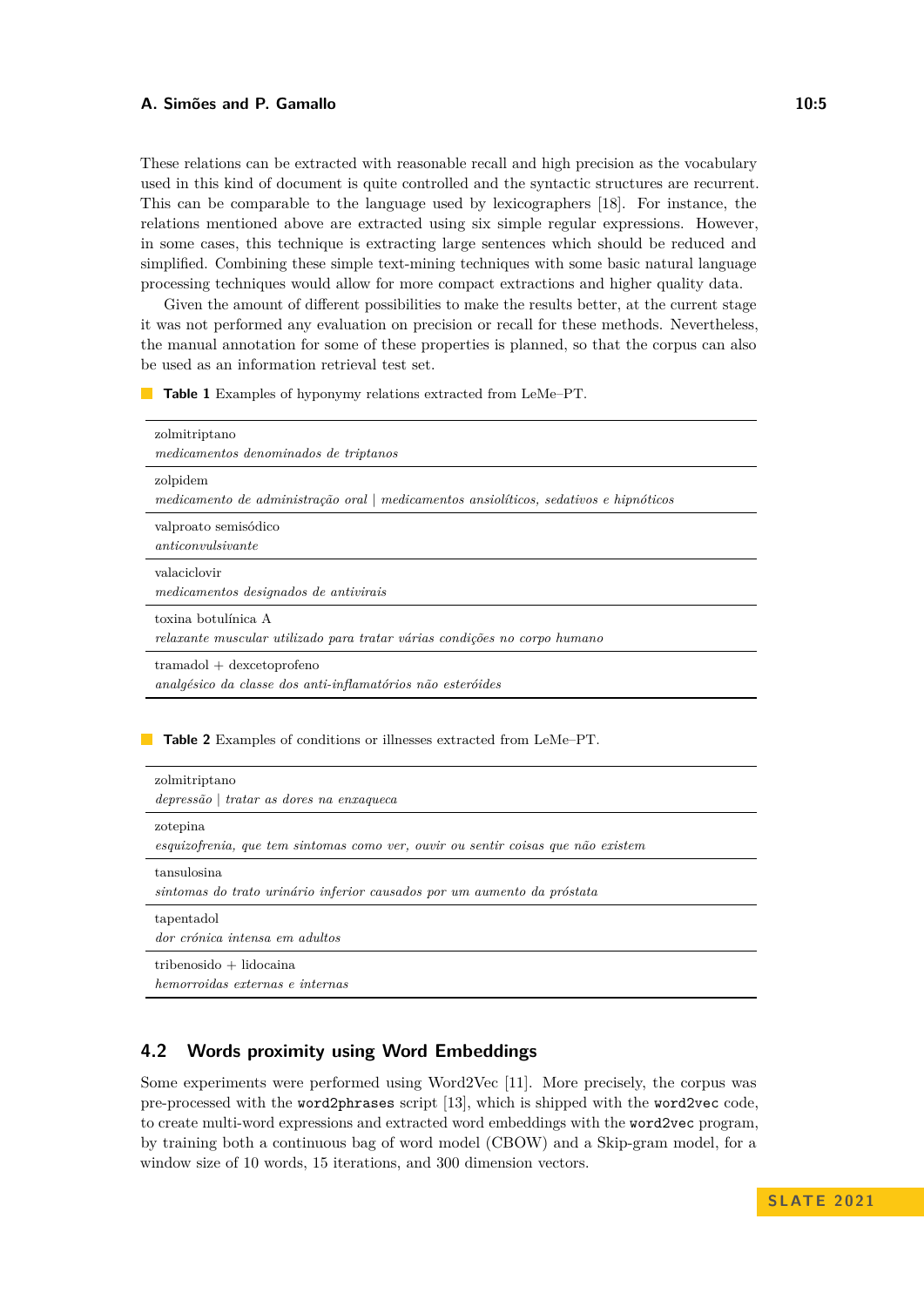#### **10:6 LeMe–PT: A Medical Package Leaflet Corpus for Portuguese**

Table [3](#page-5-0) presents proximity terms for a set of words. For the first example, *alprazolam*, the list includes mostly other soothing drugs. For the second, *palpitações* [palpitations] the results are different kinds of heart rates dysfunctions. Finally, in the third column, *sonolência* [somnolence], the proximity terms are related to mental status, from soothing to tremors.

| alprazolam     |           | palpitações                  |           | sonolência      |          |
|----------------|-----------|------------------------------|-----------|-----------------|----------|
| triazolam      | 0.843623  | aceleração                   | 0.872615  | tonturas        | 0.803442 |
| diazepam       | 0.775389  | batimento cardíaco           | 0.857808  | sedação         | 0.801227 |
| alfentanilo    | 0.768 538 | palpitações cardíacas        | 0.856427  | letargia        | 0.784619 |
| temazepam      | 0.762558  | batimento cardíaco acelerado | 0.856367  | confusão mental | 0.781599 |
| amissulprida   | 0.753863  | taquicardia                  | 0.855876  | vertigens       | 0.761623 |
| midazolam      | 0.742607  | ritmo cardíaco lento         | 0.851 237 | ataxia          | 0.747047 |
| tranquilizante | 0.733400  | frequência cardíaca lenta    | 0.847746  | tremores        | 0.742320 |
| clonazepam     | 0.716460  | batimento cardíaco rápido    | 0.845664  | tremor          | 0.742008 |
| sedativo       | 0.716 204 | acelerado                    | 0.842884  | nervosismo      | 0.739591 |
| brotizolam     | 0.716 096 | ritmo cardíaco rápido        | 0.838991  | coordenação     | 0.737030 |

<span id="page-5-0"></span>**Table 3** Proximity terms obtained by Word2Vec (CBOW model).

# **4.3 Word Embeddings Evaluation**

In order to perform a basic evaluation task on the quality of the word embeddings generated from LeMe–PT corpus, an intrinsic evaluation was built by making use of a specific word similarity task, namely the outlier detection task [\[2,](#page-7-2) [5\]](#page-8-11). The objective is to test the capability of the embeddings to generate homogeneous semantic clusters. It consists of identifying the word that does not belong to a semantic class. For instance, given the set of words

 $S = \{lemon, orange, pear, apple, bike\}$ 

the goal is to identify the word *bike* as an outlier of the class of fruits. One of the advantages of this task is that it has high inter-annotator agreement as it is easy to identify outliers when semantic classes are clearly defined.

To evaluate our embeddings model with the outlier detection task, five medical classes were built. Each one consists of eight words belonging to a specific class and eight outliers which do not belong to that class. The five classes are *analgesics*, *antidepressants*, *autoimmune diseases*, *respiratory diseases* and *pharmaceuticals*. The first four were elaborated by consulting specialized medical websites and the last one by choosing the first 8 drugs (in alphabetical order) from Infarmed. To give an example, Table [4](#page-6-0) depicts the elaborated class of *antidepressants*.

As in this example, the five classes and their corresponding sets of outliers are unambiguous, thus there is no fuzzy boundary between class elements and outliers.

The outlier metric is based on a specific clustering method, called *compactness score*. Given a set of word elements  $C = \{e_1, e_2, \ldots, e_n, e_{n+1}\}\$ , where  $e_1, e_2, \ldots, e_n$  belongs to the same semantic class and  $e_{n+1}$  is the outlier, the compactness score compact( $e$ ) of an element  $e \in C$  is defined as follows:

$$
compact(e) = \frac{1}{n} \sum_{\substack{e_i \in C \\ e \neq e_i}} sim(e, e_i)
$$
\n(1)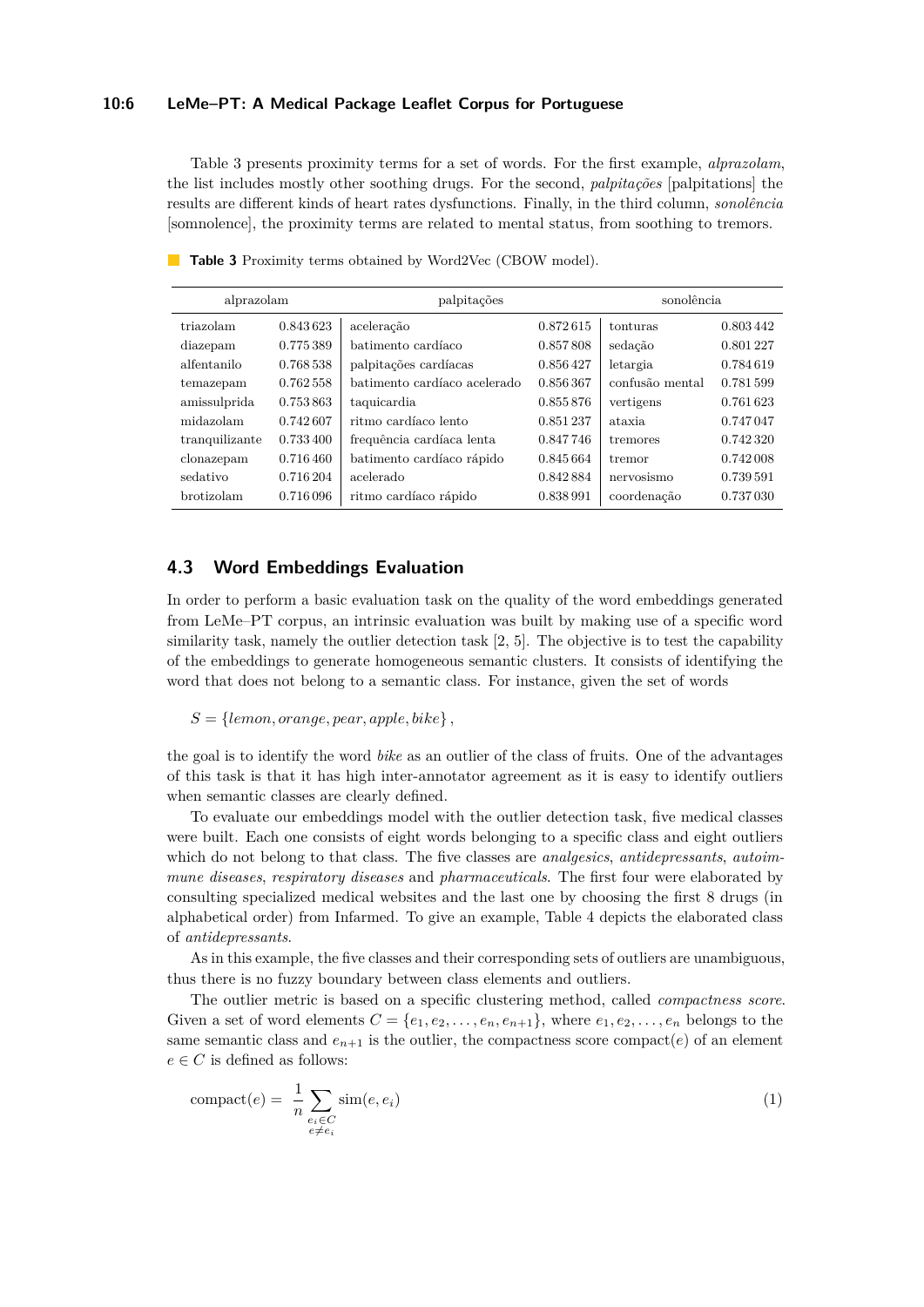| Antidepressants | Outliers    |
|-----------------|-------------|
| imipramina      | abiraterona |
| clomipramina    | serotonina  |
| amitriptilina   | insónia     |
| desipramina     | tremores    |
| nortriptilina   | paracetamol |
| fluoxetina      | doenca      |
| paroxetina      | farmácia    |
| citalopram      | carro       |

<span id="page-6-0"></span>**Table 4** Class of antidepressants and set of outliers.

An outlier *e* is detected if the value of compact(*e*) is lower than the compact( $e_i$ ),  $\forall e_i \in C$ , the scores of the words belonging to the class *C*. Two specific evaluation metrics are used: *accuracy* measures how many outliers were correctly detected by the system divided by the number of total tests. In [\[2\]](#page-7-2), the authors also define *Outlier Position Percentage* (OPP) which takes into account the position of the outlier in the list of  $n + 1$  elements ranked by the compactness score, which ranges from 0 to *n* (position 0 indicates the lowest overall score among all elements in *C*, and position *n* indicates the highest overall score).

To compare the embeddings generated from LeMe–PT corpus with other models generated from generic Portuguese corpora, we also applied the outlier task to three pre-trained Embeddings from Inter-institutional Center for Computational Linguistics (NILC) [\[7\]](#page-8-12): NILC-Word2Vec, NILC-FastText, and NILC-Glove.[7](#page-6-1)

The three models contain 300 dimensions. They were generated from a vast corpus with 1 395 926 282 word tokens, i.e. about 600 times larger than LeMe–PT. NILC-Word2Vec and NILC-FastText were trained with both the Skip-Gram and and Continuous Bag-Of-Words (CBOW) algorithms.

Table [5](#page-7-3) shows the *accuracy* and *OPP* scores obtained with the compared embedding models with both Skip-Gram and CBOW algorithms (except for Glove as this is not applicable). The CBOW model derived from LeMe–PT clearly outperforms the other generic CBOW models. Concerning Skip-Gram, the differences are not so clear, although our model achieves the highest OPP value. These results suggest that the corpus built from DPLs is coherent and capable of generating competitive semantic models that are well adapted to the specific domain of medical leaflets.

# **5 Conclusions**

In this document we present LeMe–PT, a corpus on drug package leaflets. It is freely available for download through a GitHub repository<sup>[8](#page-6-2)</sup>, and includes a larger number of documents in comparison with similar projects.

The documents are minimally annotated with a clear structure, allowing the extraction of information from different sections. Given its compilation process was manual and comprehensive, it includes drug leaflets from all medicine areas, and for every drug active substance currently in the Portuguese market<sup>[9](#page-6-3)</sup>.

<span id="page-6-1"></span><sup>7</sup> Available at <http://nilc.icmc.usp.br/nilc/index.php/repositorio-de-word-embeddings-do-nilc>.

<span id="page-6-2"></span>Please visit <https://github.com/ambs/LeMe>.

<span id="page-6-3"></span>About twenty active substances included only one specific package, which did not have its leaflet available.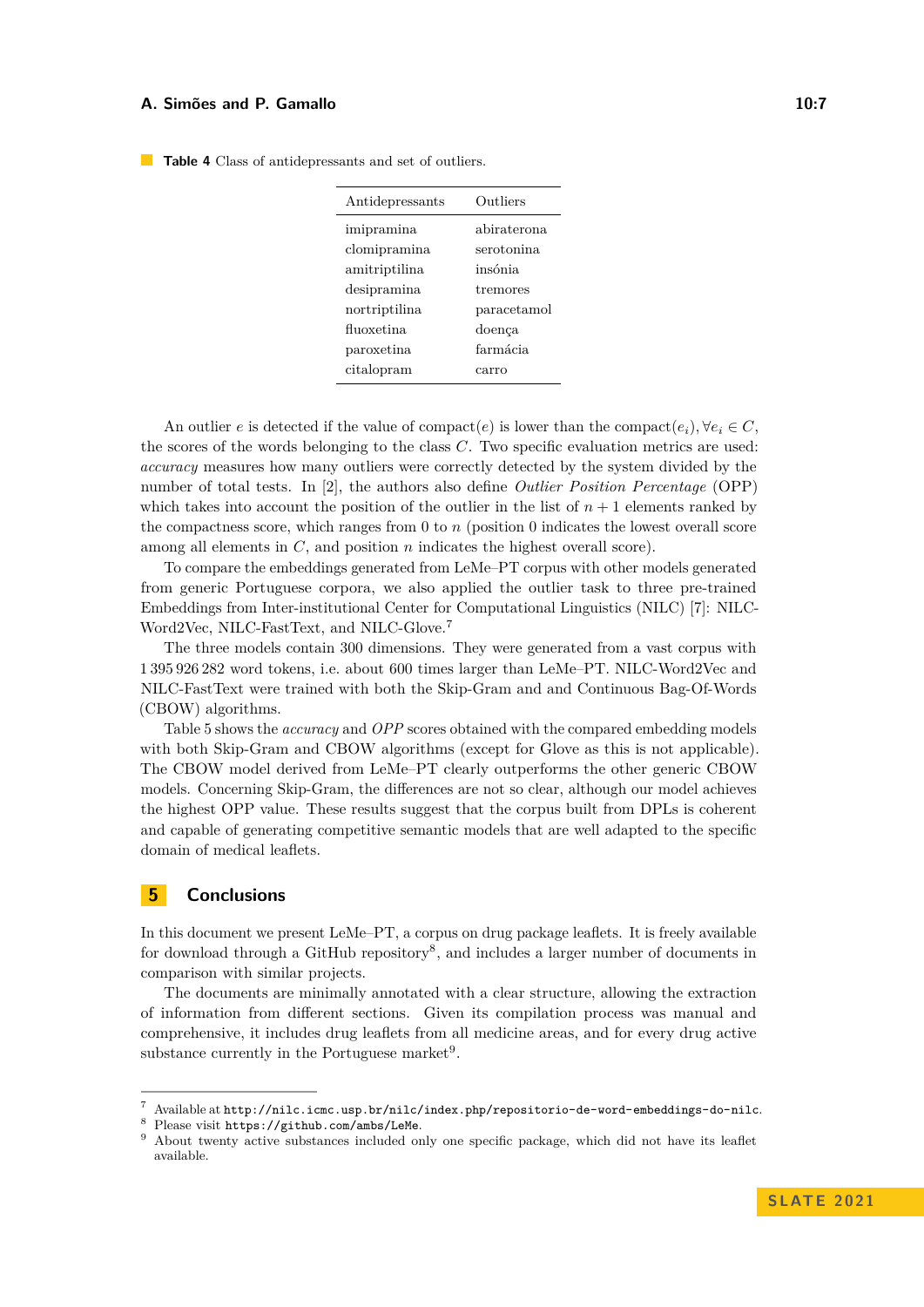## **10:8 LeMe–PT: A Medical Package Leaflet Corpus for Portuguese**

| Model                | OPP       |       | Accuracy  |       |
|----------------------|-----------|-------|-----------|-------|
|                      | skip-gram | cbow  | skip-gram | cbow  |
| $LeMe-PT$ (word2vec) | 87.81     | 96.88 | 62.50     | 87.5  |
| NILC-word2yec        | 83.44     | 80.00 | 62.50     | 50.00 |
| NILC-fasttext        | 83.44     | 78.75 | 62.50     | 42.50 |
| NILC-glove           | 83.12     |       | 57.5      |       |

<span id="page-7-3"></span>**Table 5** Outlier Position Percentage (OPP) and Accuracy of several embedding models on the outlier detection dataset with 5 classes.

While some first experiments on the relevance of the corpus were performed, there are different directions one can explore in the future:

- Further annotation of the documents, namely on illnesses and secondary effects. This process can be bootstrapped automatically, but a throughout manual validation would be imperative. This would allow the use of the corpus for the evaluation of information extraction tools.
- Combine the simple text-mining techniques with basic natural language processing  $\sim$ techniques, in order to obtain higher quality data.
- Apply Named Entity Recognition (NER) techniques to extract relevant entities, and use these entities with Open Information Extraction techniques [\[4\]](#page-7-4) to improve recall and extract more types of relationships between the different kind of entities present in these documents.
- The availability of these documents should be cross-country, meaning the possibility to create parallel or, at least, comparable corpora with a high degree of terminological information.
- Given the relevance of the SNOMED Clinical Terms<sup>[10](#page-7-5)</sup> ontology, it would be interesting to perform a concept alignment with this structure, which could result on a bootstrap mechanism for a Portuguese subset of SNOMED CT.

#### **References**

- <span id="page-7-0"></span>**1** Bruno Lage Aguiar. *Information extraction from medication leaflets*. PhD thesis, Faculdade de Engenharia, Universidade do Porto, Porto, Portugal, 2010.
- <span id="page-7-2"></span>**2** José Camacho-Collados and Roberto Navigli. Find the word that does not belong: A framework for an intrinsic evaluation of word vector representations. In *Proceedings of the ACL Workshop on Evaluating Vector Space Representations for NLP*, pages 43–50, Berlin, Germany, 2016.
- <span id="page-7-1"></span>**3** Liliana Ferreira, António Teixeira, and João Paulo Silva Cunha. Medical information extraction in european portuguese. In *Handbook of Research on ICTs for Human-Centered Healthcare and Social Care Services*, pages 607–626. IGI Global, 2013. [doi:10.4018/978-1-4666-3986-7.](https://doi.org/10.4018/978-1-4666-3986-7.ch032) [ch032](https://doi.org/10.4018/978-1-4666-3986-7.ch032).
- <span id="page-7-4"></span>**4** Pablo Gamallo. An Overview of Open Information Extraction (Invited talk). In Maria João Varanda Pereira, José Paulo Leal, and Alberto Simões, editors, *3rd Symposium on Languages, Applications and Technologies*, volume 38 of *OpenAccess Series in Informatics (OASIcs)*, pages 13–16, Dagstuhl, Germany, 2014. Schloss Dagstuhl–Leibniz-Zentrum fuer Informatik. [doi:10.4230/OASIcs.SLATE.2014.13](https://doi.org/10.4230/OASIcs.SLATE.2014.13).

<span id="page-7-5"></span> $^{10}\mathrm{See}$  <https://snomed.org>.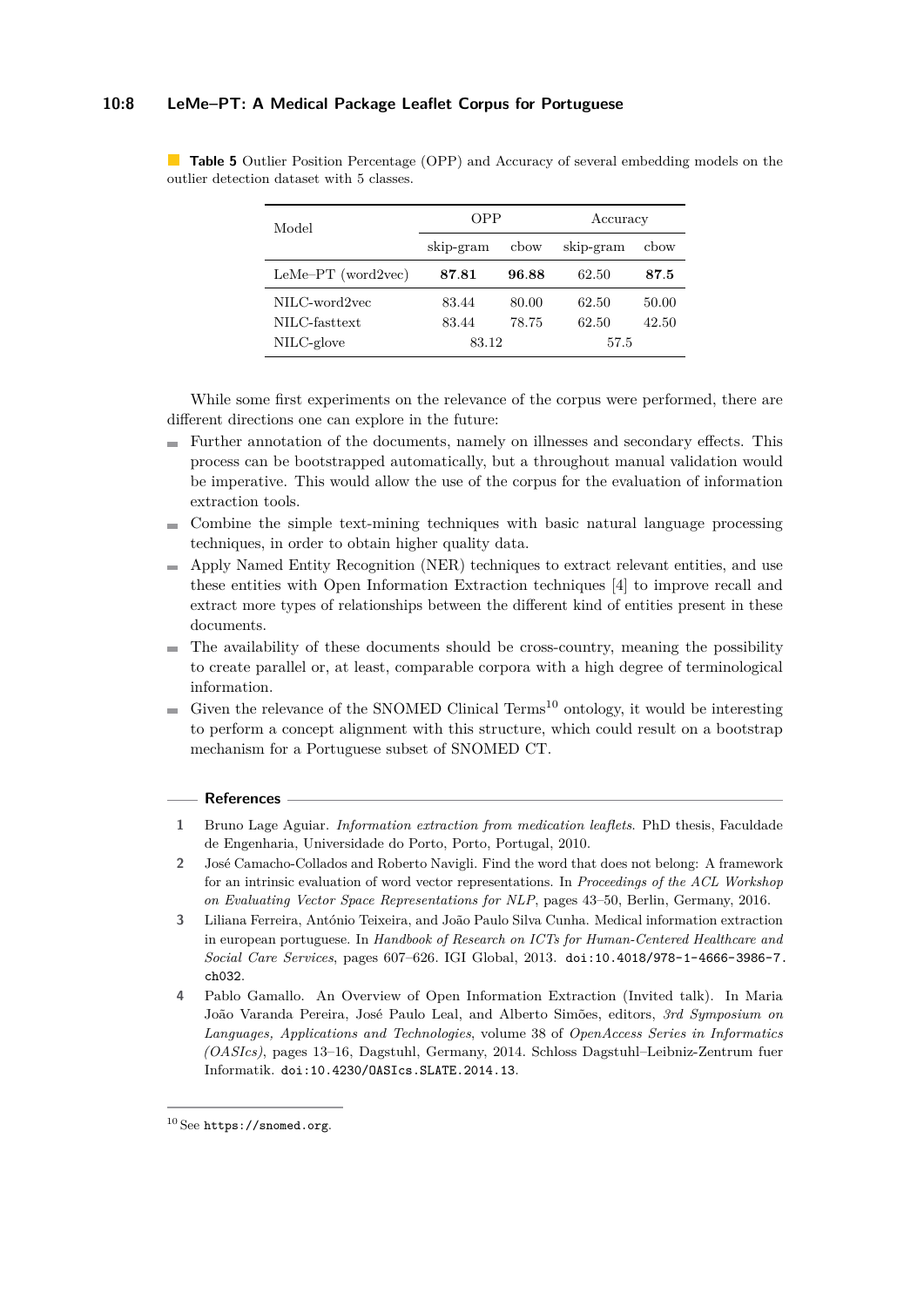- <span id="page-8-11"></span>**5** Pablo Gamallo. Evaluation of Distributional Models with the Outlier Detection Task. In Pedro Rangel Henriques, José Paulo Leal, António Menezes Leitão, and Xavier Gómez Guinovart, editors, *7th Symposium on Languages, Applications and Technologies (SLATE 2018)*, volume 62 of *OpenAccess Series in Informatics (OASIcs)*, pages 13:1–13:8, Dagstuhl, Germany, 2018. Schloss Dagstuhl–Leibniz-Zentrum fuer Informatik. [doi:10.4230/OASIcs.](https://doi.org/10.4230/OASIcs.SLATE.2018.13) [SLATE.2018.13](https://doi.org/10.4230/OASIcs.SLATE.2018.13).
- <span id="page-8-7"></span>**6** Lorraine Goeuriot, Liadh Kelly, Hanna Suominen, Leif Hanlen, Aurélie Névéol, Cyril Grouin, João Palotti, and Guido Zuccon. Overview of the clef ehealth evaluation lab 2015. In Josanne Mothe, Jacques Savoy, Jaap Kamps, Karen Pinel-Sauvagnat, Gareth Jones, Eric San Juan, Linda Capellato, and Nicola Ferro, editors, *Experimental IR Meets Multilinguality, Multimodality, and Interaction*, pages 429–443, Cham, 2015. Springer International Publishing.
- <span id="page-8-12"></span>**7** Nathan Hartmann, Erick Fonseca, Christopher Shulby, Marcos Treviso, Jessica Rodrigues, and Sandra Aluisio. Portuguese word embeddings: Evaluating on word analogies and natural language tasks, 2017. [arXiv:1708.06025](http://arxiv.org/abs/1708.06025).
- <span id="page-8-6"></span>Radu Ion, Elena Irimia, Dan Stefănescu, and Dan Tufis, ROMBAC: The Romanian balanced annotated corpus. In *Proceedings of the Eighth International Conference on Language Resources and Evaluation (LREC'12)*, pages 339–344, Istanbul, Turkey, 2012. European Language Resources Association (ELRA). URL: [http://www.lrec-conf.org/proceedings/lrec2012/](http://www.lrec-conf.org/proceedings/lrec2012/pdf/218_Paper.pdf) [pdf/218\\_Paper.pdf](http://www.lrec-conf.org/proceedings/lrec2012/pdf/218_Paper.pdf).
- <span id="page-8-8"></span>**9** Liadh Kelly, Lorraine Goeuriot, Hanna Suominen, Aurélie Névéol, João Palotti, and Guido Zuccon. Overview of the CLEF eHealth evaluation lab 2016. In *Lecture Notes in Computer Science*, pages 255–266. Springer International Publishing, 2016. [doi:10.1007/978-3-319-44564-9\\_](https://doi.org/10.1007/978-3-319-44564-9_24) [24](https://doi.org/10.1007/978-3-319-44564-9_24).
- <span id="page-8-2"></span>**10** Fabian Merges and Madjid Fathi. Restructuring medical package leaflets to improve knowledge transfer. In *IKE: proceedings of the 2011 international conference on information & knowledge engineering*, Las Vegas, Nevada, 2011.
- <span id="page-8-9"></span>**11** Tomas Mikolov, Kai Chen, Greg Corrado, and Jeffrey Dean. Efficient estimation of word representations in vector space, 2013. cite arxiv:1301.3781. URL: [http://arxiv.org/abs/](http://arxiv.org/abs/1301.3781) [1301.3781](http://arxiv.org/abs/1301.3781).
- <span id="page-8-5"></span>**12** Tomas Mikolov, Edouard Grave, Piotr Bojanowski, Christian Puhrsch, and Armand Joulin. Advances in pre-training distributed word representations. In *Proceedings of the Eleventh International Conference on Language Resources and Evaluation (LREC 2018)*, Miyazaki, Japan, May 2018. European Language Resources Association (ELRA). URL: [https://www.](https://www.aclweb.org/anthology/L18-1008) [aclweb.org/anthology/L18-1008](https://www.aclweb.org/anthology/L18-1008).
- <span id="page-8-10"></span>**13** Tomas Mikolov, Ilya Sutskever, Kai Chen, Greg Corrado, and Jeffrey Dean. Distributed representations of words and phrases and their compositionality. In *Proceedings of the 26th International Conference on Neural Information Processing Systems - Volume 2*, NIPS'13, page 3111–3119, Red Hook, NY, USA, 2013. Curran Associates Inc.
- <span id="page-8-3"></span>**14** Manuel Cristóbal Rodríguez Martínez and Emilio Ortega Arjonilla. El corpus de prospectos farmacéuticos como recurso didáctico en el aula de traducción especializada francés-español. In Vicent Montalt, Karen Zethsen, and Wioleta Karwacka, editors, *Current challenges and emerging trends in medical translation. MonTI 10*, pages 117–140. Universidad de Alicante, 2018.
- <span id="page-8-4"></span>**15** Isabel Segura-Bedmar, Santiago de la Peña González, and Paloma Martínez. Extracting drug indications and adverse drug reactions from Spanish health social media. In *Proceedings of BioNLP 2014*, pages 98–106, Baltimore, Maryland, June 2014. Association for Computational Linguistics. [doi:10.3115/v1/W14-3415](https://doi.org/10.3115/v1/W14-3415).
- <span id="page-8-1"></span>**16** Isabel Segura-Bedmar and Paloma Martínez. Simplifying drug package leaflets written in spanish by using word embedding. *Biomedical Semantics*, 8 (45), 2017. [doi:10.1186/](https://doi.org/10.1186/s13326-017-0156-7) [s13326-017-0156-7](https://doi.org/10.1186/s13326-017-0156-7).
- <span id="page-8-0"></span>**17** Isabel Segura-Bedmar, Luis Núñez-Gómez, Paloma Martínez, and M. Quiroz. Simplifying drug package leaflets. In *SMBM*, 2016.